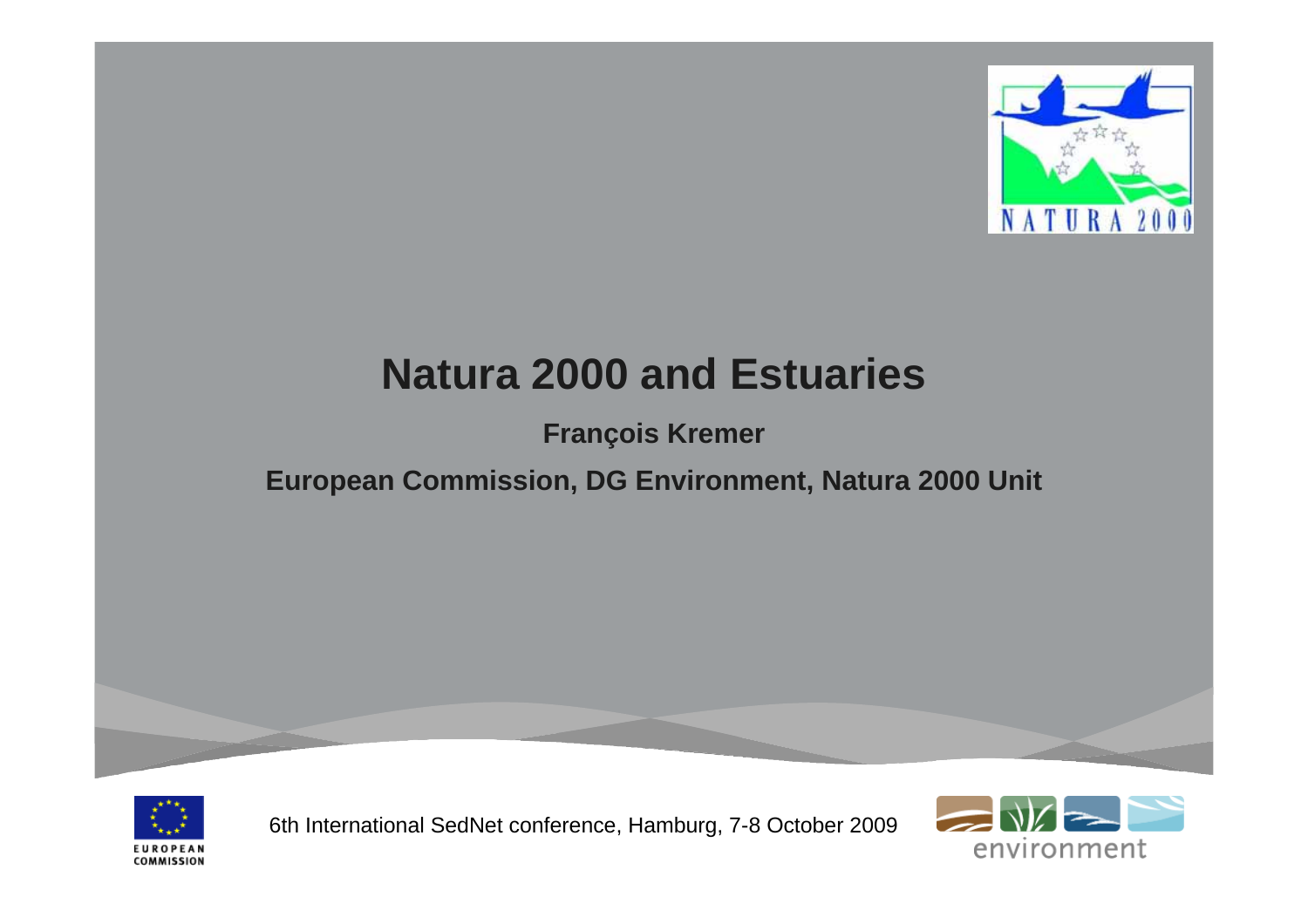#### **Natura 2000 and Estuaries**

- **Service Service In response to the rapid global decline in biodiversity, the European Union set itself the goal, at the European Summit in Gothenburg in 2001, "to halt the decline of biodiversity in the EU by 2010.**
- **The Natura 2000 network is the cornerstone of the EU's biodiversity policy and the main instrument to achieve this objective.**
- **Estuaries and coastal zones are among the most productive ecosystems of the world, with both high ecological and economic values. They are of prime importance for wildlife, especially migrating and breeding birds.**



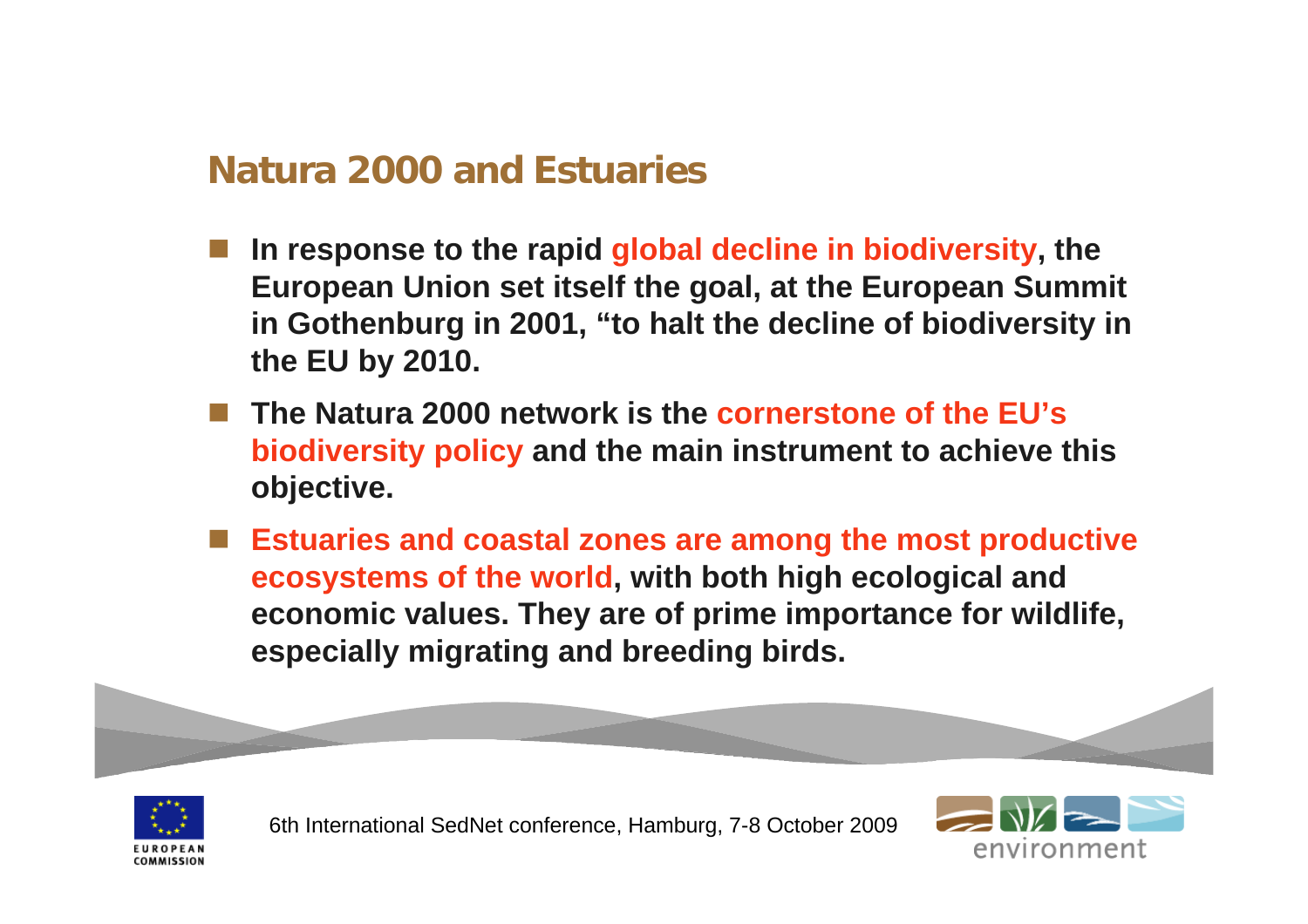### **The Habitats Directive (92/43/EEC)**

- **Protects** 1000+ threatened plants and animals and ca 230 habitat types
- **Overall objective is** to ensure that these species and habitat types are maintained at, or restored to, a *'favourable conservation status'.*





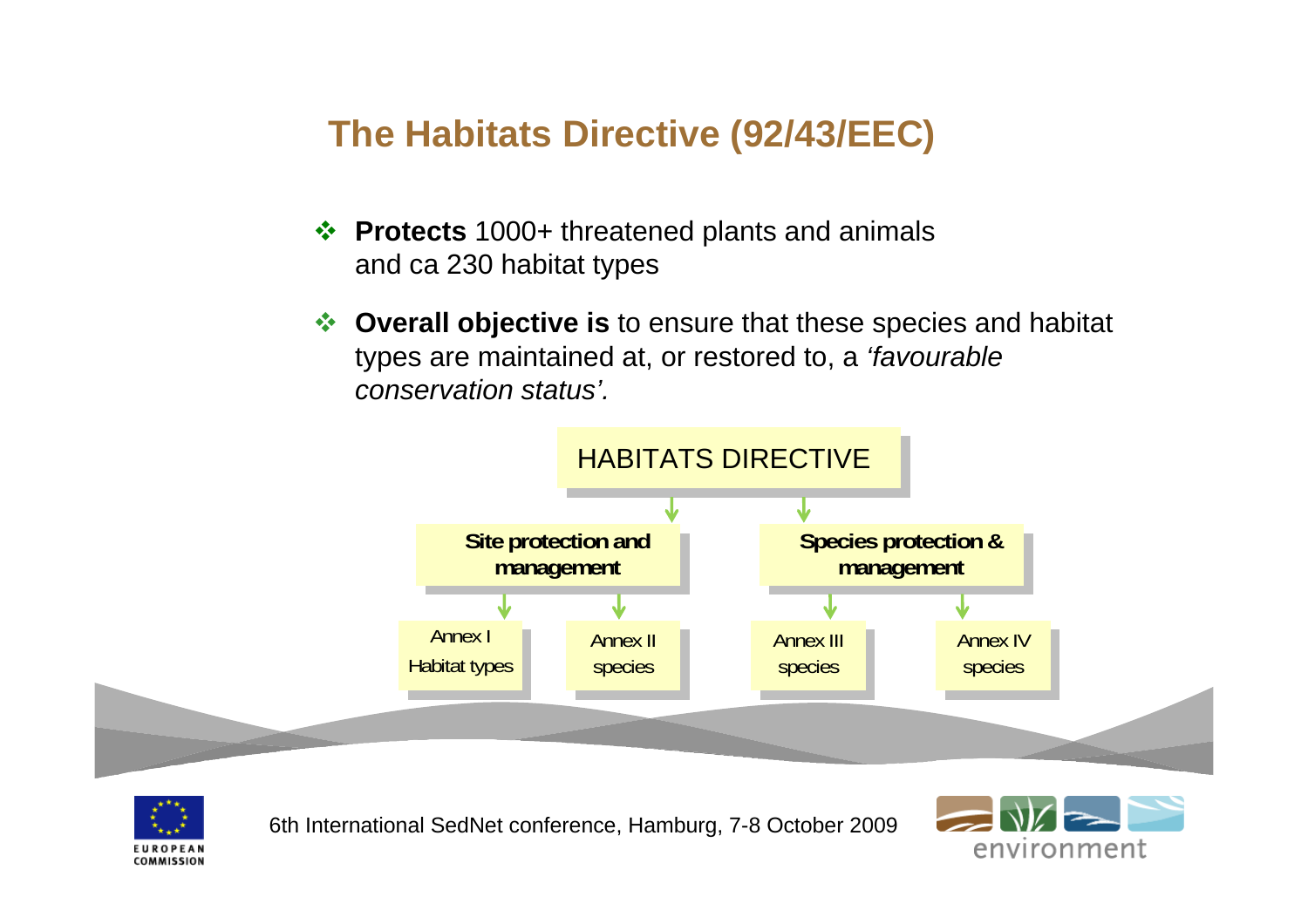# **The Birds Directive (79/409/EEC)**

- Protects all **species of naturally occurring** birds **in the wild state in the EU.**
- Overall objective is **to maintain the populations of all wild bird species in the EU at a level which** *corresponds to their ecological, scientific and cultural requirements, or to adapt the population of these species to that level.*





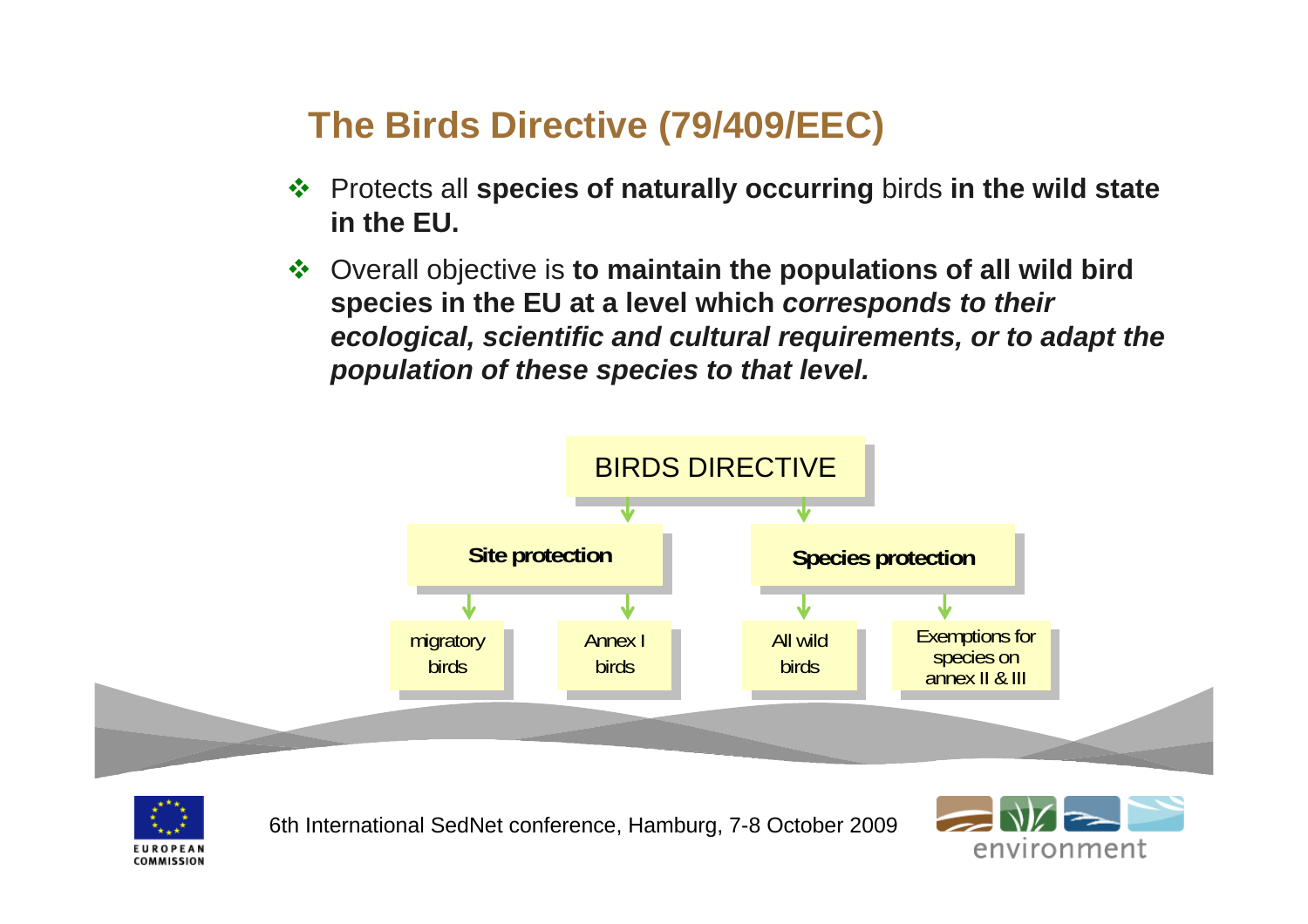#### **The Natura 2000 Network**

*The largest co-ordinated network of conservation areas in the World*







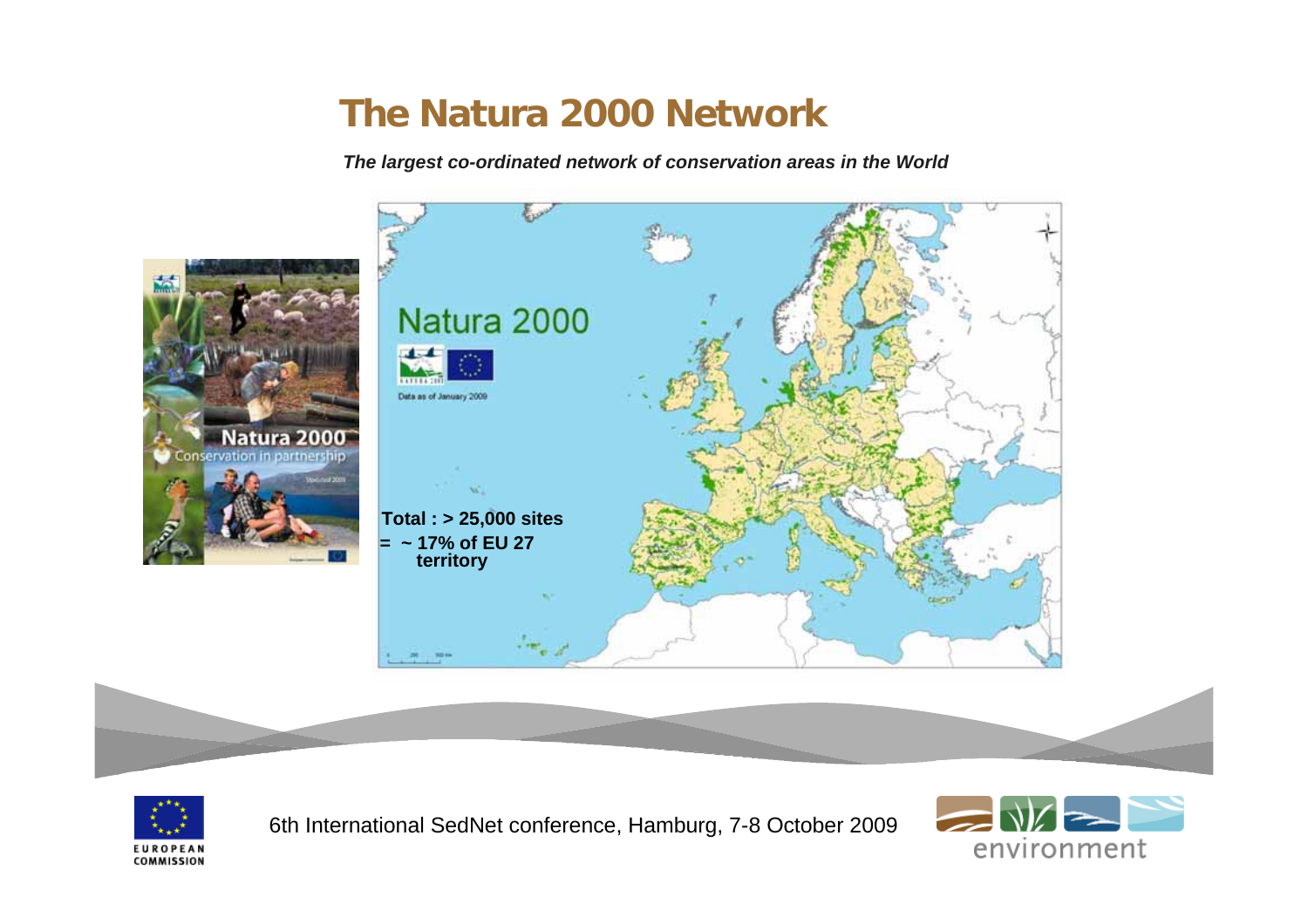## **Managing Natura 2000 sites**

#### **Within all Natura 2000 sites:**

 Damaging activities must be avoided **that could significantly disturb the species and/or habitats for which the site has been designated;**





 Positive measures are taken**, where necessary to maintain and restore those habitats and species to a favourable conservation status in their natural range**

*The ultimate objective is to ensure that the species and habitats types reach «favourable conservation status »*



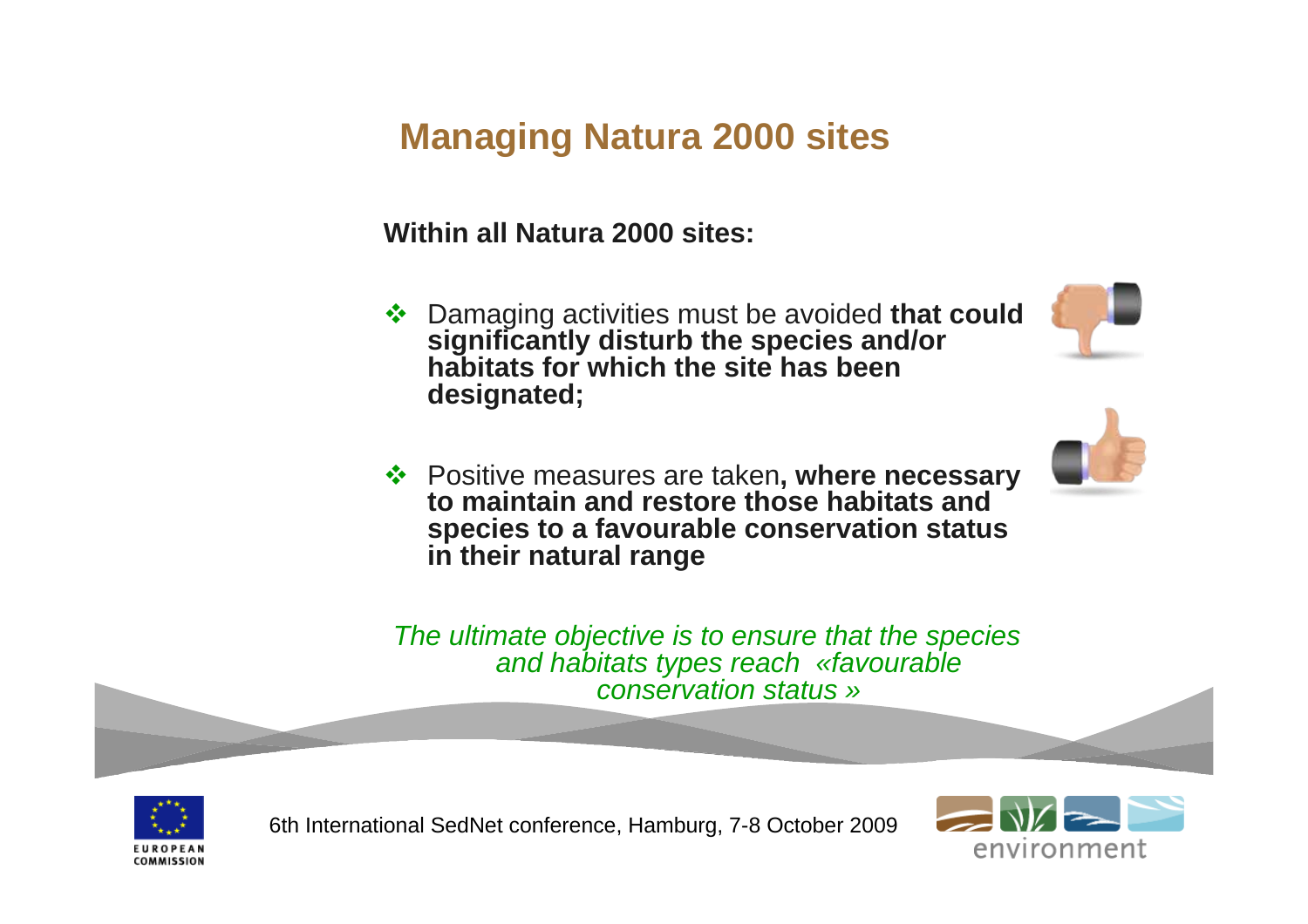#### **Development projects in NATURA 2000 sites**

- **no '***a priori'* **prohibition of new activities or developments**
- **judged on 'case by case' basis**
- **procedure for assessments & decisions**
- **additional safeguards for priority habitats/species**





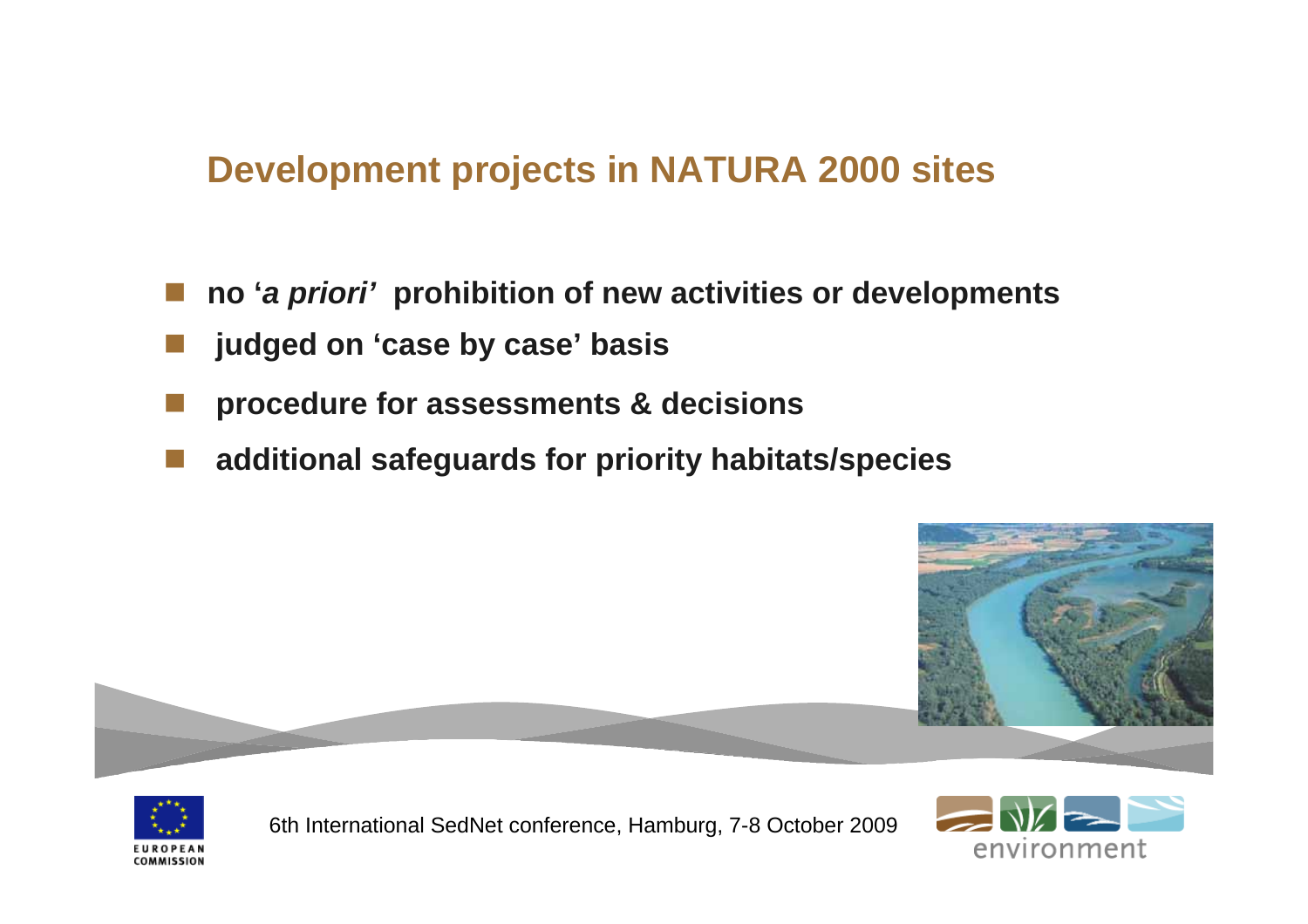#### **Habitats Directive Article 6 provisions:**





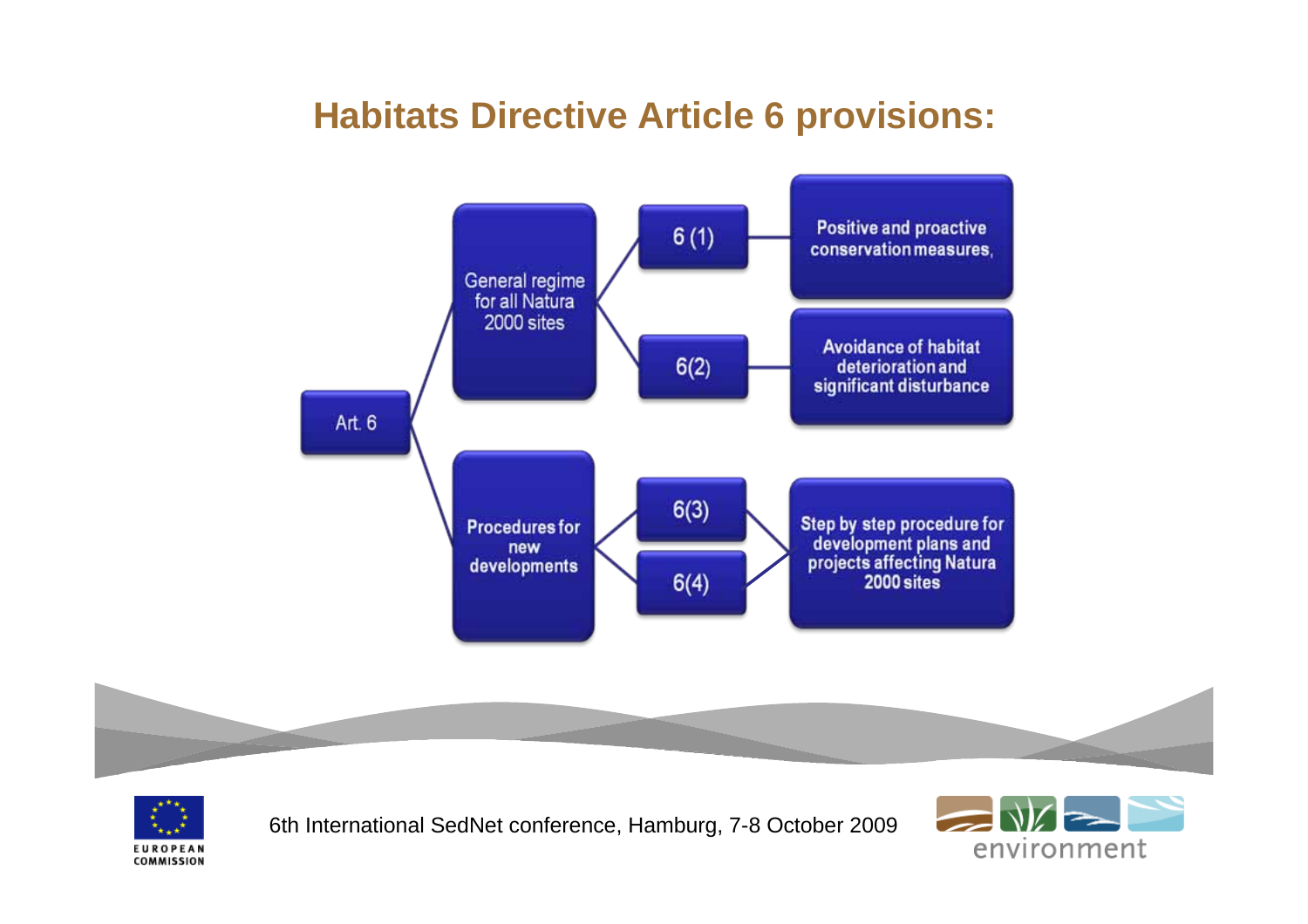**Habitats Directive, Art. 6 (1)**

#### **Member States shall establish the necessary conservation measures**

- $\rightarrow$ **with appropriate management plans and**
- **→ statutory, administrative or contractual measures**

#### **for habitats and species of the sites**



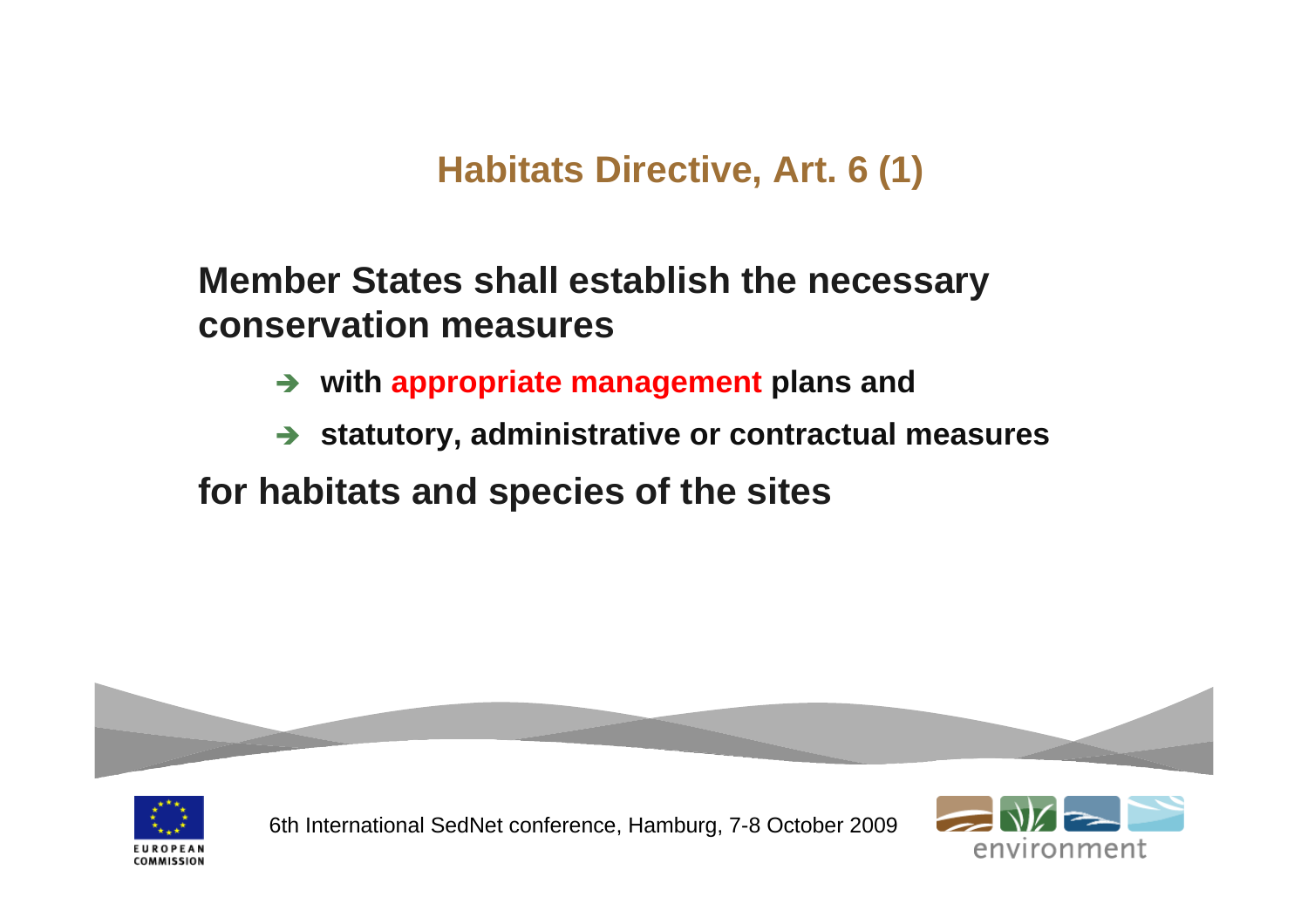### **Habitats Directive, Art. 6 (2)**

**In Natura 2000 sites Member States shall take appropriate steps to avoid** 

- **→ deterioration of habitats**
- $\rightarrow$  disturbance of the species



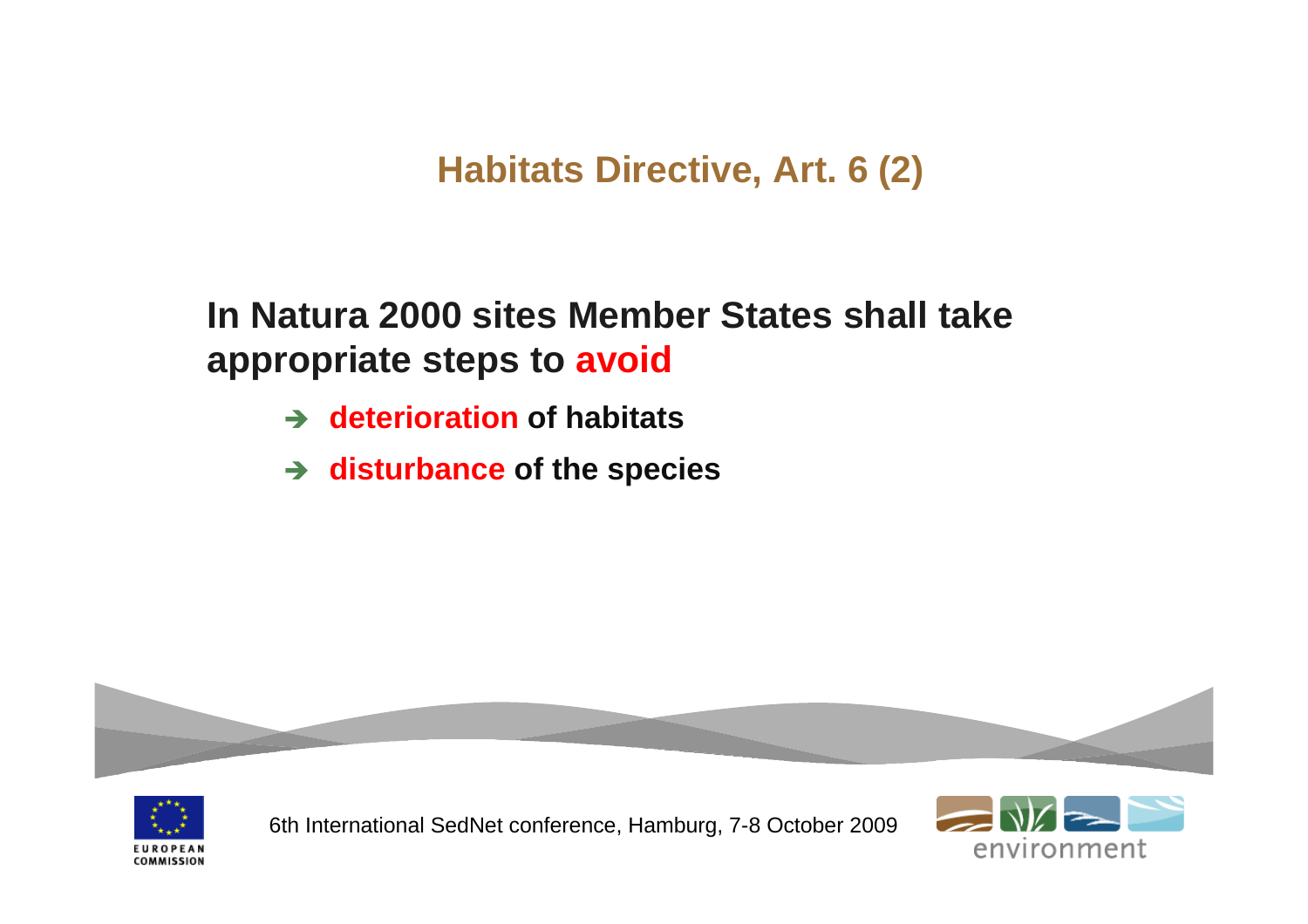### **Habitats Directive, Art. 6 (3)**

**Any plan or project likely to have a significant effect on the site (whether located in the site parameter or not),** 

**either individually or in combination with other plans or projects,** 

**shall be subject to appropriate assessment of its implications for the site in view of the site's conservation objectives.**

**The competent authorities shall agree to the plan or project if the integrity of the site is guaranteed**



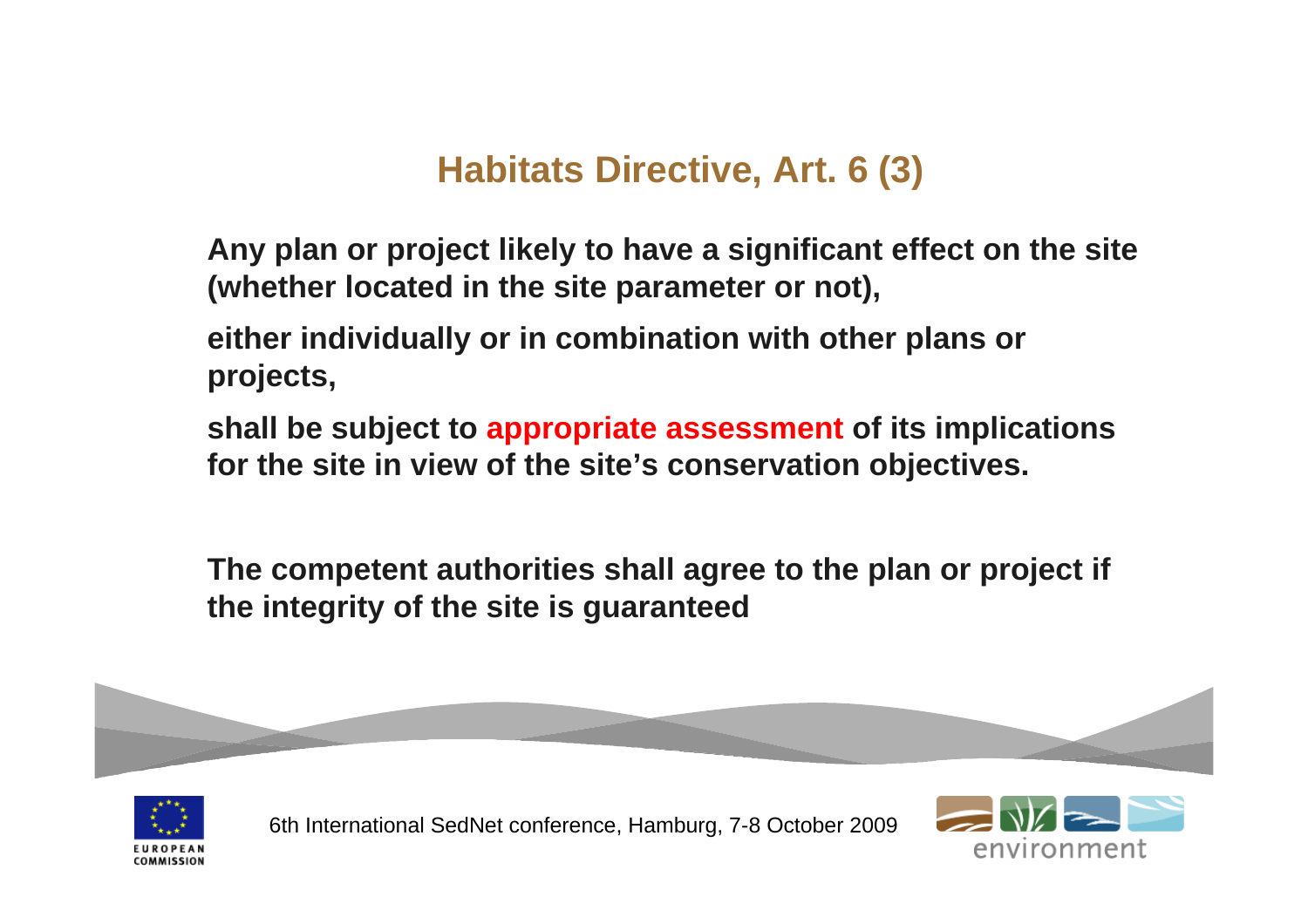### **Step-by-step assessment of plans and projects affecting Natura 2000 sites (Art 6.3 & 6.4)**





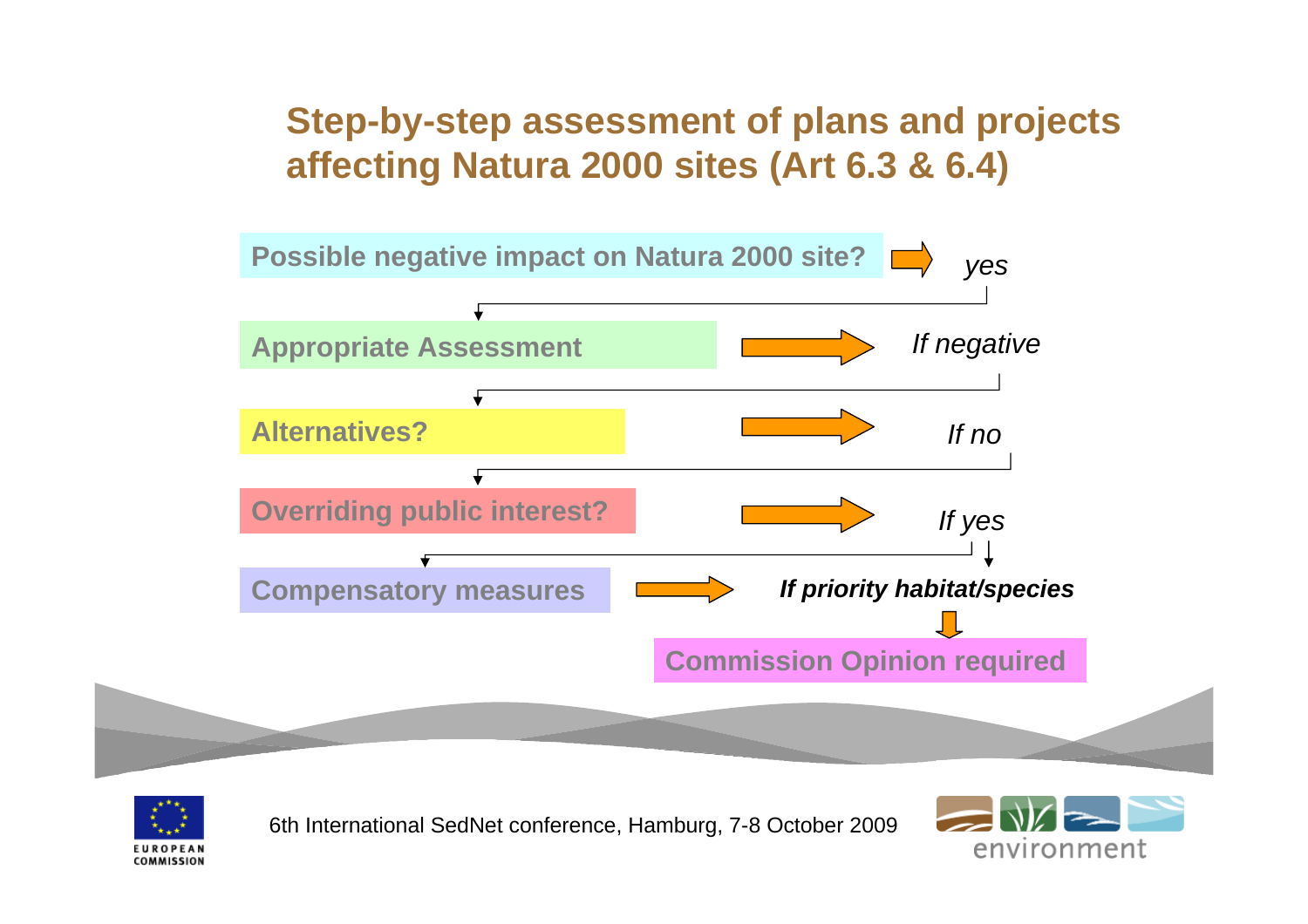## **Commission Guidance Article 6 of Habitats Directive**

- $\frac{1}{2}$ **Managing Natura 2000 sites (2000)**
- $\mathcal{L}$  **Assessment of plans and projects : methodological guide Art 6 (3) & (4)**
- $\frac{1}{2}$ **Guidance on Article 6 (4)**
- $\frac{1}{2}$ **Sector specific guidance**

**(forthcoming on wind farms, ports and estuaries, non-energy extractive industries, rivers, …)** 







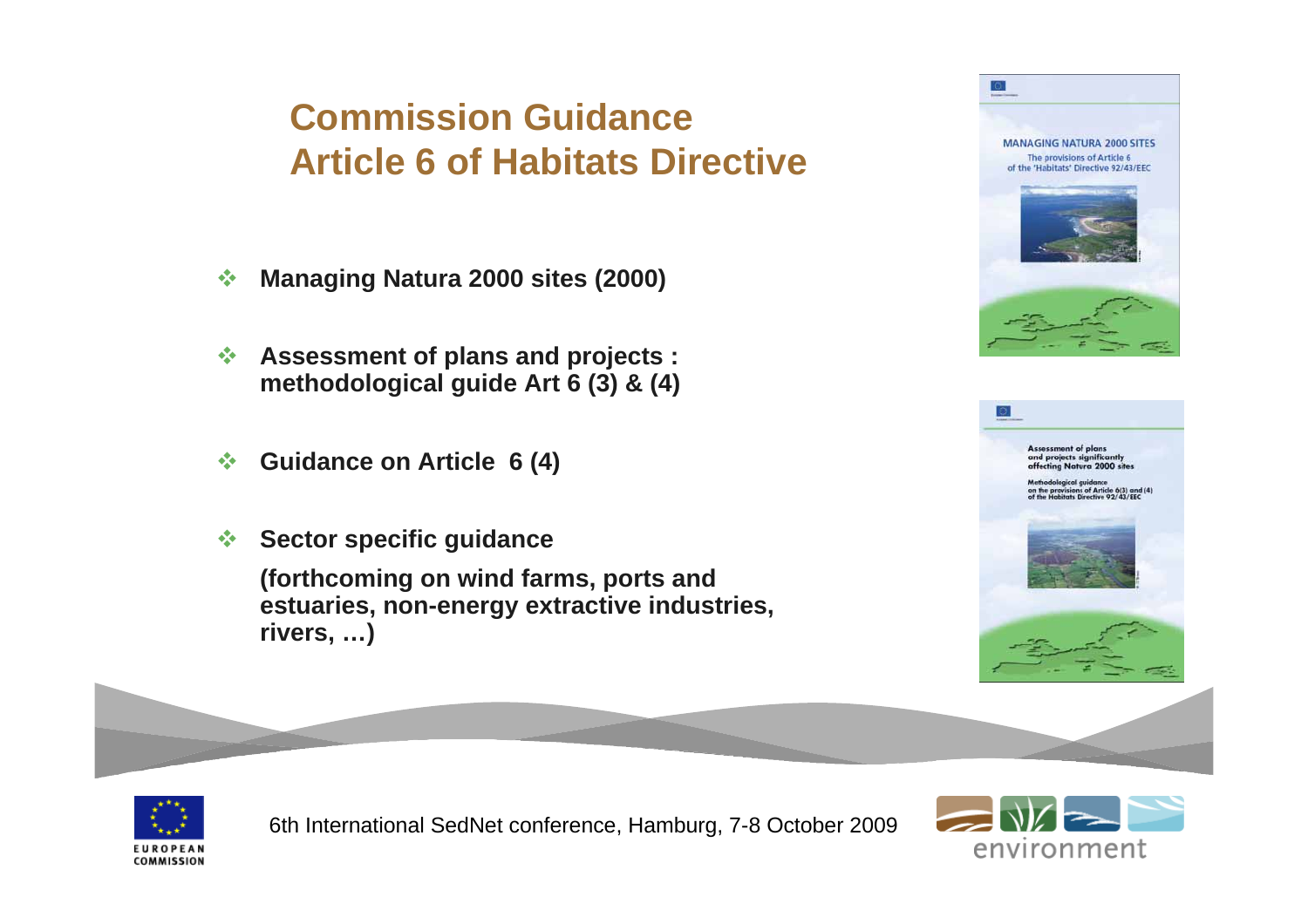## **Guidance on estuaries and coastal zones: Working group on estuaries**

**Joint DG TREN and DG ENV initiative**

- F. **To bring together key players from national authorities, interest groups and the Commission services;**
- F. **To discuss the interactions between ports and waterway transport and EU environmental protection provisions for Natura 2000 estuaries and coastal zones;**
- F. **To provide guidelines on the interpretation of existing Art. 6 guidelines for estuaries and coastal zones;**



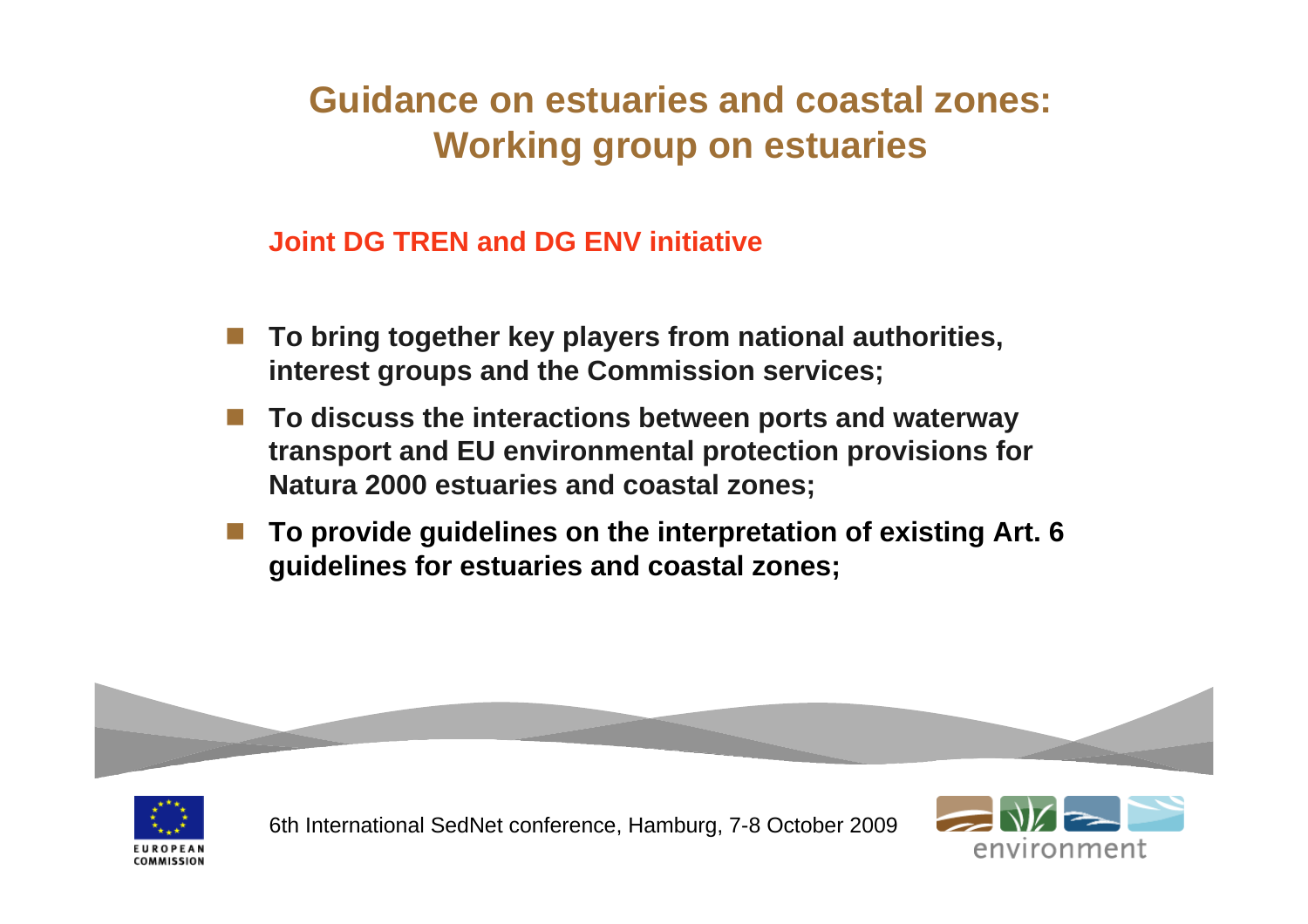**The protection regime under the Habitats Directive: The solution – not the cause – of problems**

#### **Alternative I: Planning of project, afterwards assessment on negative effects**

**"I carry out my project, (unfortunately) with negative implications on nature, and compensate as much as possible"**

#### $\rightarrow$ **compensation afterwards, Art. 6(4)**

#### **Alternative II: Integrated management (planning integrates nature values and ecosystem services)**

**"I carry out the best overall solution for my target, without damaging the ecological structure"**

> $\rightarrow$ **mitigation actions before, Art. 6(4) not necessary**



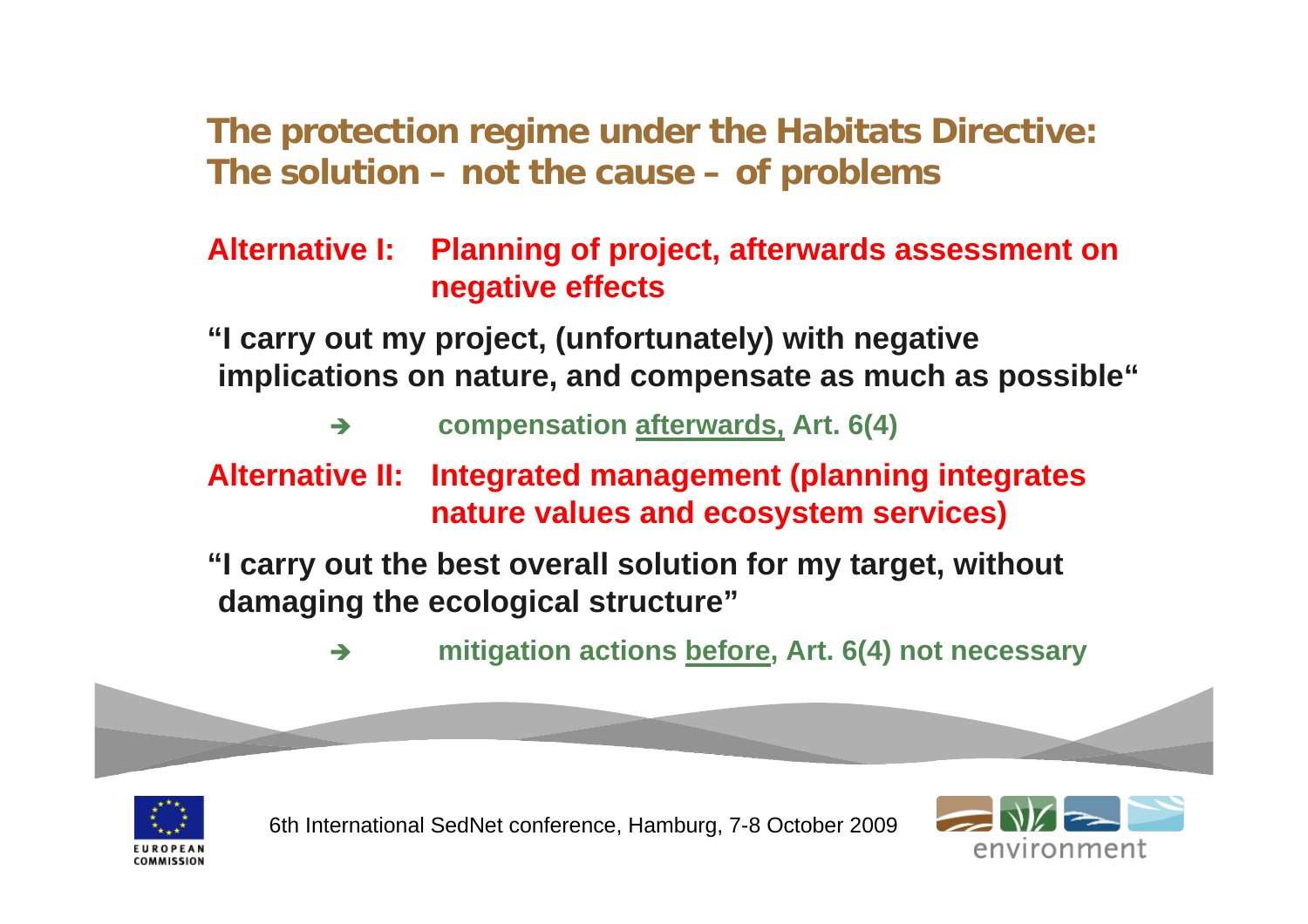# **The problem:**

- $\rightarrow$  Protection regime contains a well-established requirement to assess environmental implications of projects;
- $\rightarrow$  **However**, in practice, the process is often complicated: may be frustrations, delays and increased costs
- $\rightarrow$  If a design exists first, Article 6 assessment is necessarily about damage mitigation, limitation or compensation
- $\rightarrow$ This approach is not the most efficient one
- $\rightarrow$  Potential for missed opportunities!



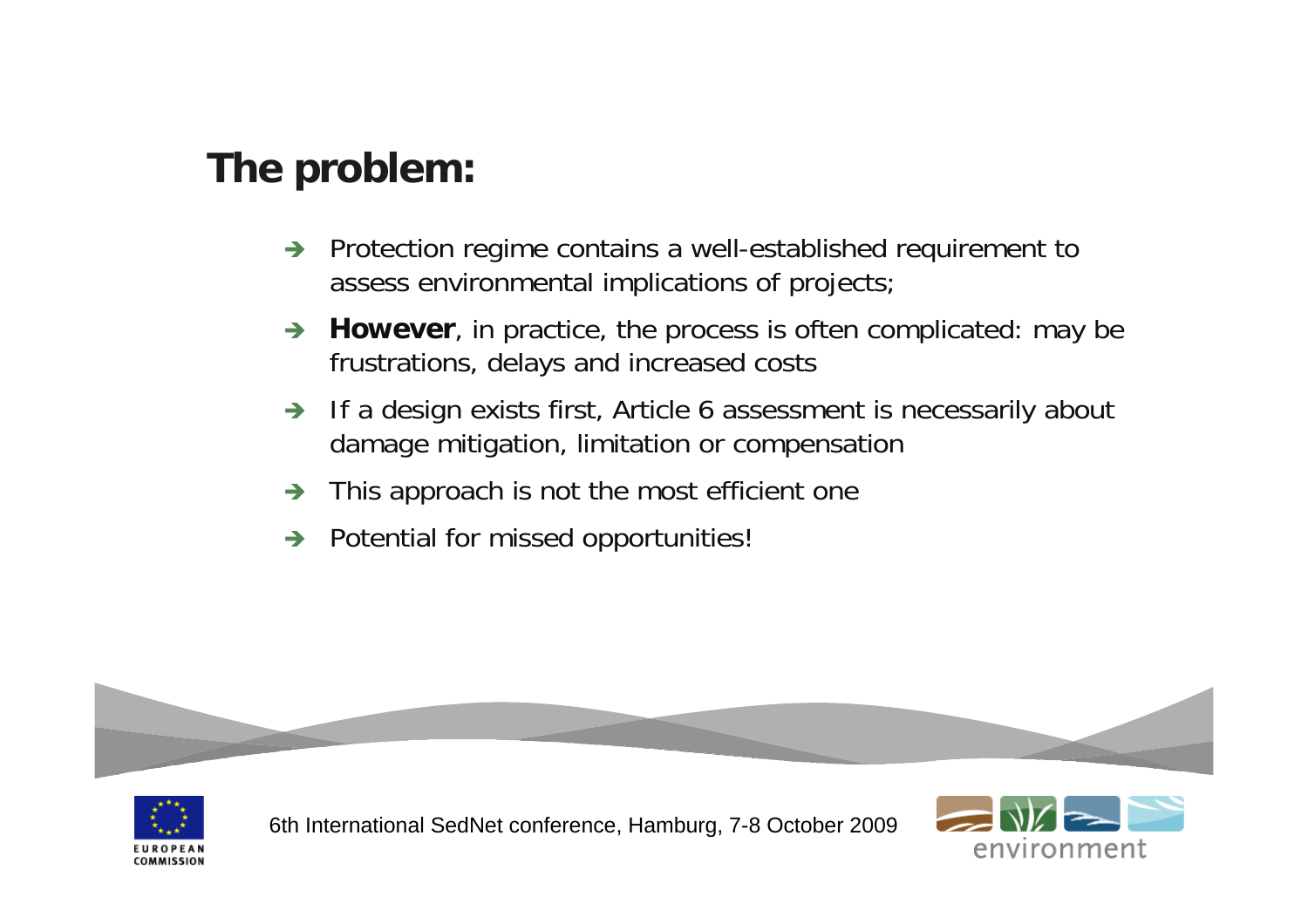#### **The solution: "Working with Nature\*"**

- **Service Service An integrated process, applied early in a project**
- **Aims at identifying and exploiting win-win solutions which respect nature and are acceptable to project proponents and environmental stakeholders**
- **Based on a shift in philosophy from 'control' to 'management'**
- eri<br>1970 **Represents a medium-long term ambition**

**\***From *PIANC* position paper (10/2008) (*PIANC* - The World Association for Water borne Transport Infrastructure)



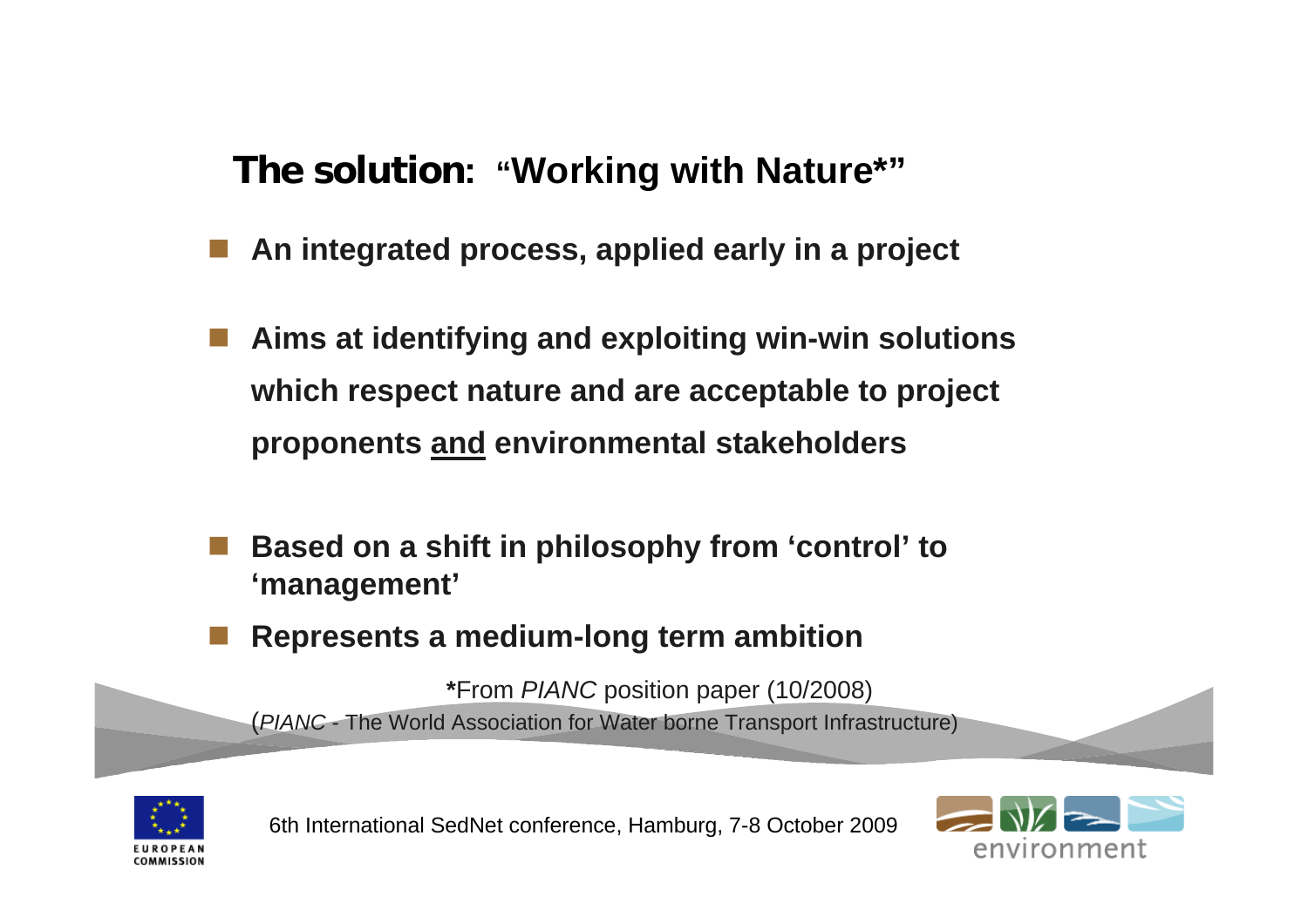## **Working with Nature: what does it mean?**

Working with Nature **requires a subtle shift in approach to:** 

- F. **focus on achieving project objectives in an ecosystem context**  rather than assessing consequences of a pre-defined design (>><br>integrated management)
- **focus on identifying win-win solutions rather than simply minimising ecological harm (>> partnership)**

#### **>> better order in:**

- $\rightarrow$ 1. defining project needs and targets
- $\rightarrow$ 2. understanding environmental impacts (positive and negative)
- $\rightarrow$  3. stakeholder and interest group involvement, use of win-win solutions where possible
- $\rightarrow$ → 4. elaborate project design, which allows achieving project needs and targets and gives benefits for nature



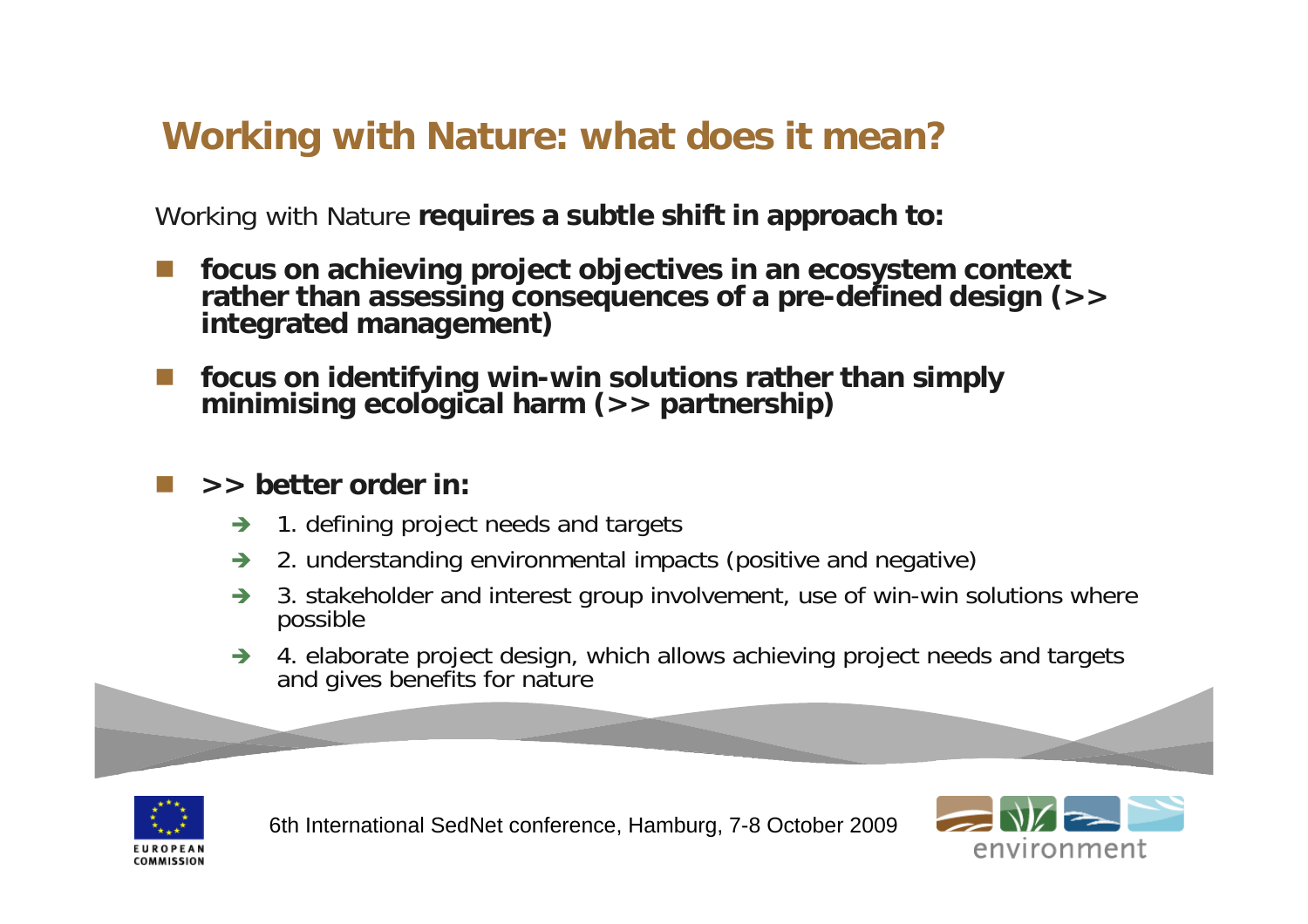#### **Natura 2000 and people** …

- L. **Natura 2000 is about** nature and people**. Site conservation depends on** *cooperation of local communities* **and shall bring benefit to them.**
- $\Box$  **Natura 2000 is not about stopping development but it is ensuring sustainable use of nature and a healthy, intact environment. It can, if well used, be a positive element in economic development.**
- **Natura 2000 is a tool of integration of policies on EU but also on national and regional level, it needs different sectors work together.**
- **Natura 2000 is about 'working with nature'**